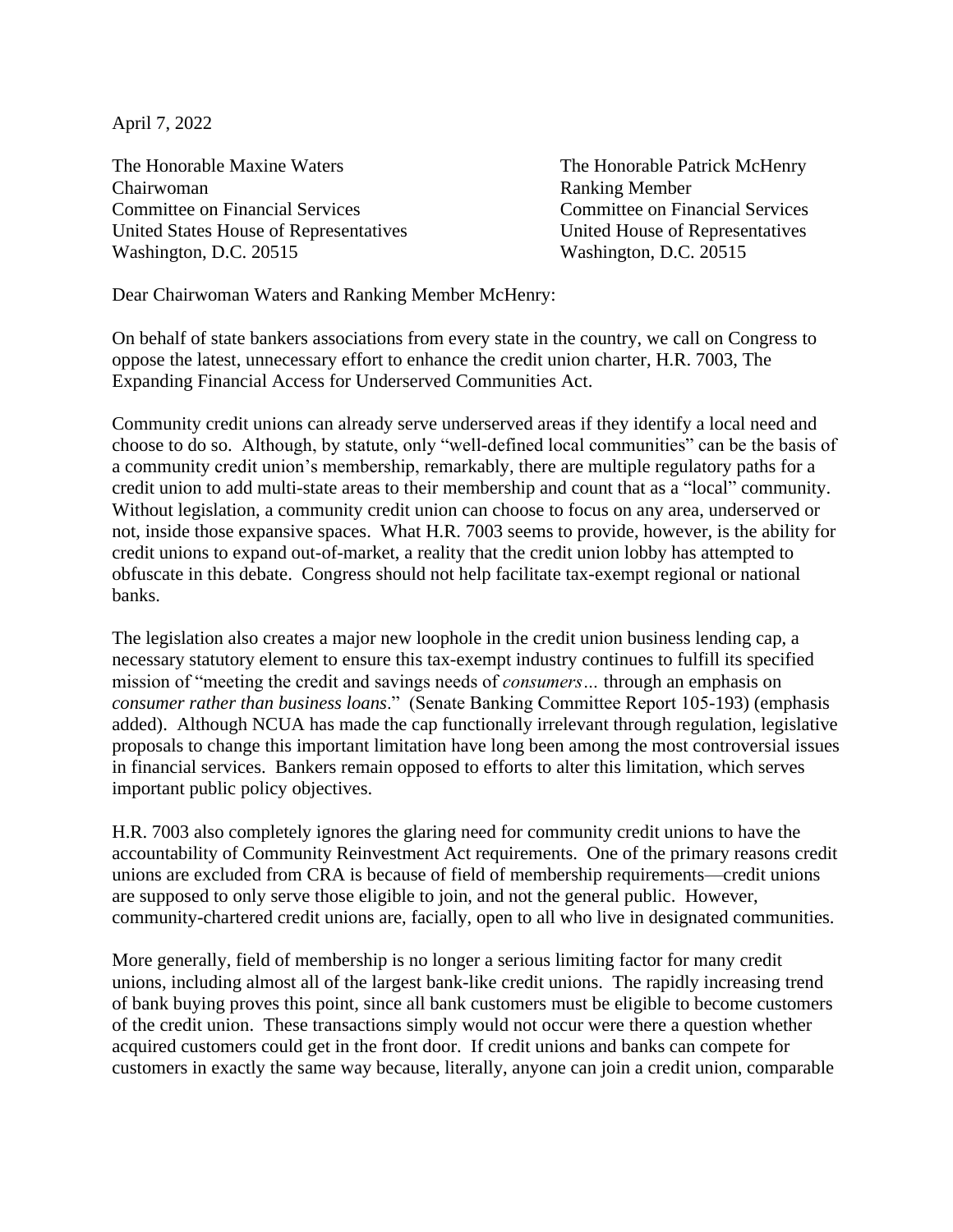regulatory requirements that provide accountability as to whether the credit union is serving all types of customers are appropriate.

Credit unions regularly tout their commitment to low- and moderate-income (LMI) communities, so they should welcome the opportunity to demonstrate it. Unfortunately, evidence points to a growing trend of credit unions serving affluent consumers over the "small means" individuals Congress gave them a mission and substantial tax advantage to serve. Data indicates a general pattern of credit unions opening more branches (on net) in upper- and middle-income census tracts and closing more branches (on net) in LMI census tracts. Perhaps because of CRA requirements, banks do a much better job than comparably sized credit unions at locating branches close to those most in-need—7.7x in poverty distressed areas, 9.3x in distressed, underserved, and middle-income areas, 12.8x in remote-rural areas, and 18.1x in areas suffering population loss.

Over the past several years, substantial [analysis shows](https://fedfin.com/wp-content/uploads/2020/07/FedFin-Paper-The-Credit-Union-Equality-Commitment-An-Analytical-Assessment.pdf) that credit unions are increasingly targeting wealthy communities, serving wealthy consumers, and are actually a contributing factor to *widening* economic inequality, particularly as they continue to buy banks and expand into commercial lending. The actions of credit unions underscore this point: between 2012 and 2021, more than 70% of the branches of banks targeted for acquisition by credit unions were in upper- or middle-income census tracts, and *only 13 branches out of almost 200* were in lowincome tracts. Given credit unions exist to serve consumers of "small means," this shows serious oversight from Congress of the credit union industry, and the policies enabled by the NCUA, is badly needed. CRA requirements, and the public disclosures CRA requirements demand, would be a place to start—at least for the largest credit unions.

We look forward to working with you to bring badly needed oversight to this industry, but additional charter enhancement from Congress is inappropriate and, more importantly, will not deliver expanded access to financial services for underserved communities. We oppose H.R. 7003.

Sincerely,

Alabama Bankers Association Alaska Bankers Association Arizona Bankers Association Arkansas Bankers Association California Bankers Association Colorado Bankers Association Connecticut Bankers Association Delaware Bankers Association Florida Bankers Association Georgia Bankers Association Hawaii Bankers Association Idaho Bankers Association Illinois Bankers Association Indiana Bankers Association